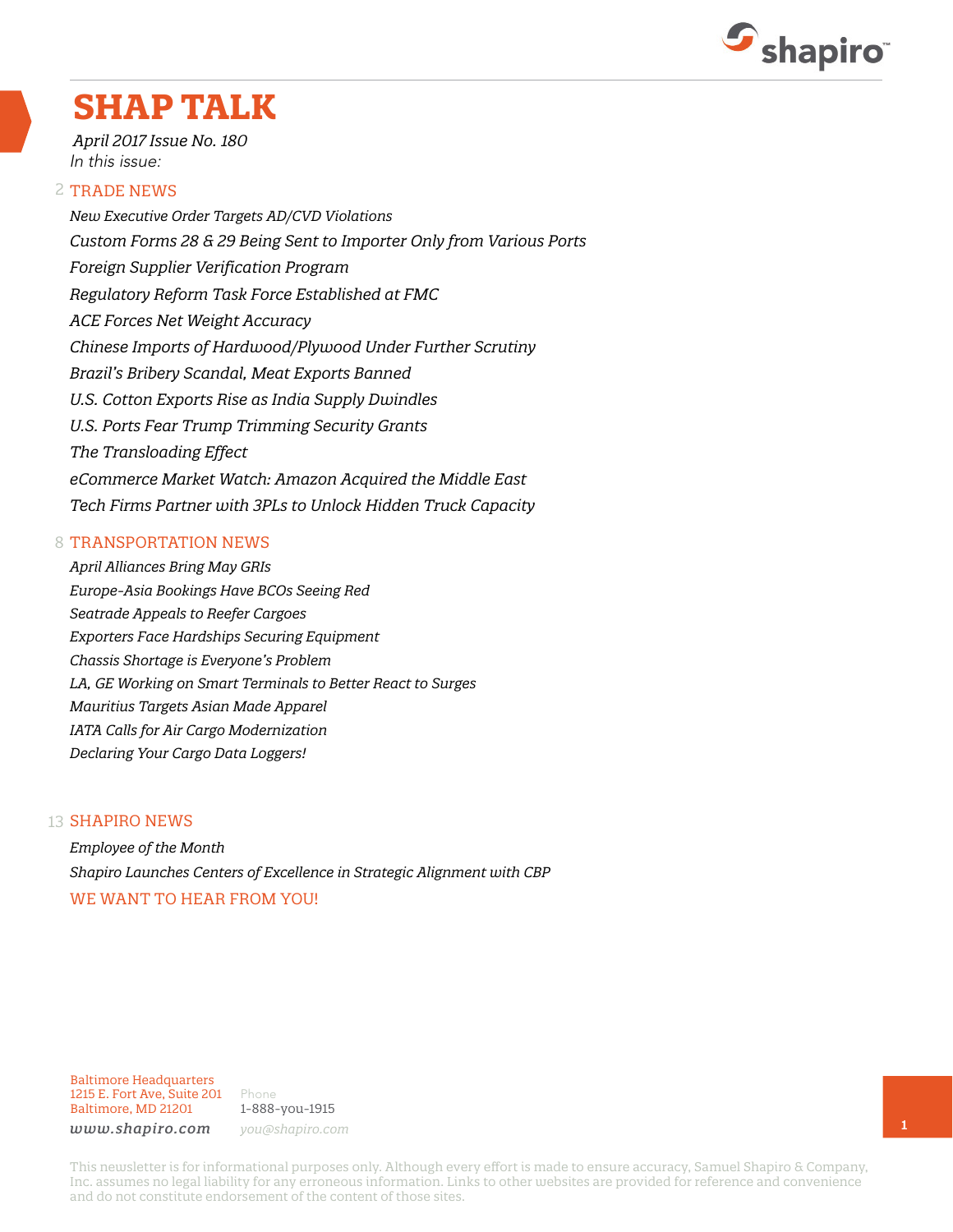

## **TRADE NEWS:**

### *New Executive Order Targets AD/CVD Violations*

U.S. Customs and Border Protection (CBP) will begin to implement "Establishing Enhanced Collection and Enforcement of Antidumping and Countervailing Duties and Violations of Trade and Customs Laws." The Executive Order, signed on March 31, promotes the efficient and effective administration of U.S. Customs and trade laws by establishing enhanced measures to collect duties and a heightened enforcement posture for trade violations that threaten the safety and economic security of the United States.

"The men and women of CBP are committed to enforcing the trade laws of the United States to defend the economic competitiveness of domestic industries against unfair trade practices and dangerous counterfeits that could harm consumers," said Acting Commissioner Kevin K. McAleenan. "This Executive Order gives CBP and our partners at U.S. Immigration and Customs Enforcement important and powerful new tools to further level the playing field for critical U.S. industries."

The Executive Order authorizes the Secretary of Homeland Security, through the Commissioner of CBP to:

- *• Develop implementation plans within 90 days to require importers who CBP has determined pose a risk to the revenue of the United States to provide security for antidumping and countervailing-duty liability through bonds;*
- *• Develop and implement a strategy and plan for enabling interdiction and disposal of inadmissible goods, including through methods other than seizure.*

Additionally, the Executive Order enhances CBP's authorization to share with rights holders information to determine Intellectual Property Rights infringements or violations, and information regarding merchandise voluntarily abandoned that violates trade laws. The order also directs the Attorney General to develop prosecution practices and allocate resources to treat significant trade law violations as a high priority.

CBP will lead the Department of Homeland Security's efforts to implement the provisions set forth in the Executive Order, in consultation with the Secretary of the Treasury, the Secretary of Commerce, and the United States Trade Representative.

The Executive Order aligns with CBP's operational approach to enhance U.S. economic competitiveness and security by combating U.S. trade violations through detection, determent and disruption of illicit trade practices.

### *Custom Forms 28 & 29 Being Sent to Importer Only from Various Ports*

There has been a long-standing partnership between U.S. Customs and Border Protection (CBP) and the U.S. [Customs](https://www.cbp.gov/sites/default/files/assets/documents/2016-Sep/CBP Form 28.pdf) Brokers that service importers. In the past, CBP would send a courtesy copy of Customs [Form 28 Request for Information](https://www.cbp.gov/sites/default/files/assets/documents/2016-Sep/CBP Form 28.pdf) and Customs Form 29, Notice of Action to the broker of record for the referenced entry. The broker would promptly notify the importer of the "28" or "29" and provide guidance to the importer. This also afforded the broker the chance to review what is being requested by Customs, proposed correction, and any action already taken by Customs to remove future violations. The tide has turned and Customs districts have not been sending a courtesy copy to the broker of record.

Baltimore Headquarters 1215 E. Fort Ave, Suite 201 Baltimore, MD 21201

Phone 1-888-you-1915 *www.shapiro.com you@shapiro.com*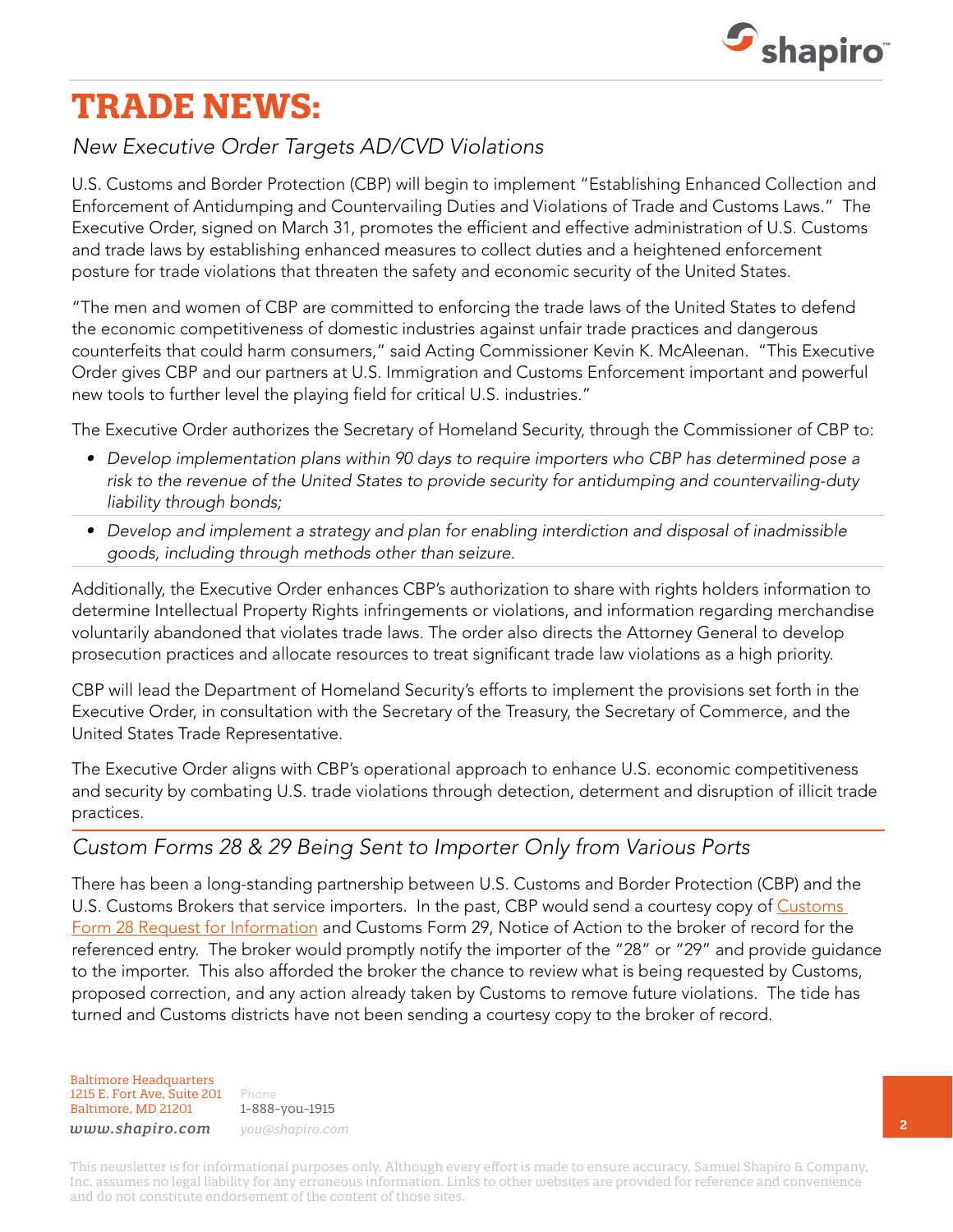

Without the broker "safety net" advising importers of "28" or "29" notices from Customs, the importer must ensure a process is in place when the notices are received. Importers have 30 days to respond to a Request for Information and 20 days to respond to a Notice of Action. Inaction can have far reaching consequences such as additional delayed entries, demurrage, detention, and/or penalties if the requested information and action are not taken.

Need some guidance? Here are Shapiro's 7 tips for easing into this Customs process:

- *• Confirm with your bond carrier that the filed address information is updated with Customs. If the wrong address is on file, the importer may never receive the notice, or it may be delayed missing crucial deadlines.*
- *• Notify your mail room or any employees that handling mail to give any correspondence from Customs to the proper party in your company.*
- *• Review form "28" and "29" against the Customs entry referenced to ensure all information is correct.*
- *• Provide a detailed response to Customs so they understand everything about your product. If you are unsure about the information being requested, check internally to ensure you are providing the most accurate and detailed answer to Customs.*
- Run an **[Automated Commercial Environment \(ACE\) report in the ACE portal "ESM 7025"](https://apps.cbp.gov/csms/docs/18216_377442520/Final_Instructions_for_Modifying_ESM_7025.pdf) to get the** *status of all CBP Forms 28, 29, 4647 for your account.*
- *• In the ACE Secure Data Portal, authorized users can receive and respond to the "28" and "29" notices. A word of caution to the importers utilizing this method: you must log in regularly or schedule a regular report to see new notices have been issued or responded to by CBP. We suggest daily review to ensure your response is timely. If you only check it once per week, you stand the chance of only allowing your organization 15 or 25 days to respond.*
- *• Important! Alert your Customs broker(s) of the notice and provide a copy of the response to Customs so your broker can update or review the information submitted and take any action necessary to comply.*

For additional information or assistance, please contact [compliance@shapiro.com](mailto:compliance@shapiro.com).

### *Foreign Supplier Verification Program*

Food & Drug Administration (FDA) products imported into the U.S. will be experiencing new regulatory requirements to be implemented on May 27, 2017. The Food Supplier Verification Program (FSVP) rule is intended to be a flexible, risk-based program to verify that foreign suppliers are producing their food in compliance with processes that meet the FDA's standards for preventive controls and safety. The key elements to be established by the FSVP include:

- *• Identification of the FSVP Importer for foods brought into the US;*
- *• FSVP importer must verify their suppliers are using prevention-based food safety practices.*

The FSVP importer is typically the U.S. owner or consignee of the food offered for import (i.e., owns the food, has purchased it, or has agreed in writing to purchase it). If there is no U.S. owner or consignee at time of entry, the FSVP importer is the U.S. agent/representative of the foreign owner/consignee, as

Baltimore Headquarters 1215 E. Fort Ave, Suite 201 Baltimore, MD 21201

Phone 1-888-you-1915 *www.shapiro.com you@shapiro.com*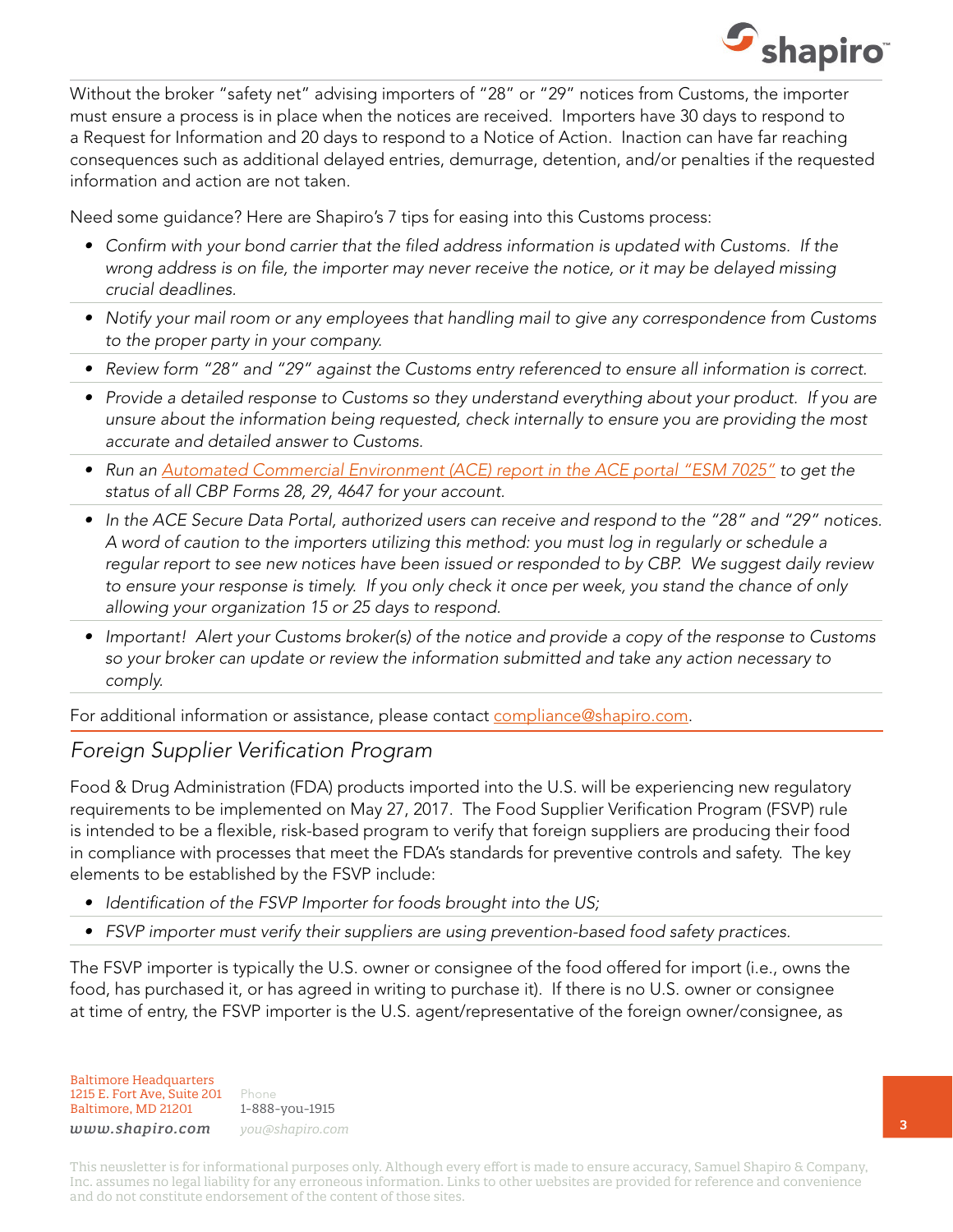

confirmed in a signed statement of consent. The key is that there be a FSVP importer in the United States who takes responsibility for meeting the FSVP requirements.

The [final FSVP rule](http://links.govdelivery.com/track?type=click&enid=ZWFzPTEmbWFpbGluZ2lkPTIwMTcwMzMxLjcxNzg0MTMxJm1lc3NhZ2VpZD1NREItUFJELUJVTC0yMDE3MDMzMS43MTc4NDEzMSZkYXRhYmFzZWlkPTEwMDEmc2VyaWFsPTE3NDAyMzg4JmVtYWlsaWQ9b3R0YXZpby5wYXJlbnRpQGZkYS5oaHMuZ292JnVzZXJpZD1vdHRhdmlvLnBhcmVudGlAZmRhLmhocy5nb3YmZmw9JmV4dHJhPU11bHRpdmFyaWF0ZUlkPSYmJg==&&&101&&&https://www.fda.gov/Food/GuidanceRegulation/FSMA/ucm361902.htm?source=govdelivery&utm_medium=email&utm_source=govdelivery), mandated by the FDA Food Safety Modernization Act (FSMA), requires that an importer provide its legal business name, electronic mailing address, and Unique Facility Identifier (UFI) recognized as acceptable by the FDA for each line entry of food product offered for importation into the United States. The Food and Drug Administration has formally recognized the Data Universal Numbering System (DUNS) number as an acceptable UFI under the Foreign Supplier Verification Program.

The DUNS number, is assigned and managed by Dun & Bradstreet, is available free of charge to importers, and is normally obtained within a few business days. It can be obtained by contacting D&B by phone at 866-705-5711, via email at [govt@dnb.com,](mailto:govt@dnb.com) by visiting [D&B's Website](http://links.govdelivery.com/track?type=click&enid=ZWFzPTEmbWFpbGluZ2lkPTIwMTcwMzMxLjcxNzg0MTMxJm1lc3NhZ2VpZD1NREItUFJELUJVTC0yMDE3MDMzMS43MTc4NDEzMSZkYXRhYmFzZWlkPTEwMDEmc2VyaWFsPTE3NDAyMzg4JmVtYWlsaWQ9b3R0YXZpby5wYXJlbnRpQGZkYS5oaHMuZ292JnVzZXJpZD1vdHRhdmlvLnBhcmVudGlAZmRhLmhocy5nb3YmZmw9JmV4dHJhPU11bHRpdmFyaWF0ZUlkPSYmJg==&&&102&&&http://www.dnb.com/duns-number.html?source=govdelivery&utm_medium=email&utm_source=govdelivery) or [fdadunslookup.com](http://links.govdelivery.com/track?type=click&enid=ZWFzPTEmbWFpbGluZ2lkPTIwMTcwMzMxLjcxNzg0MTMxJm1lc3NhZ2VpZD1NREItUFJELUJVTC0yMDE3MDMzMS43MTc4NDEzMSZkYXRhYmFzZWlkPTEwMDEmc2VyaWFsPTE3NDAyMzg4JmVtYWlsaWQ9b3R0YXZpby5wYXJlbnRpQGZkYS5oaHMuZ292JnVzZXJpZD1vdHRhdmlvLnBhcmVudGlAZmRhLmhocy5nb3YmZmw9JmV4dHJhPU11bHRpdmFyaWF0ZUlkPSYmJg==&&&103&&&https://fdadunslookup.com/?source=govdelivery&utm_medium=email&utm_source=govdelivery).

There are several product exemptions to the FSVP rule:

- *• Juice Subject to HACCP*
- *• Seafood Subject to HACCP*
- *• Research Use Only Research and evaluation purposes only*
- *• Personal Consumption Transshipped foods*
- *• Alcoholic Beverages ATTB currently retains jurisdiction*
- *• Low Acid Canned Foods (LACF) Micro hazards only*

For further information, please visit the FDA the following resources:

- *• [Am I Subject to FSVP?](https://www.fda.gov/downloads/Food/GuidanceRegulation/FSMA/UCM472461.pdf)*
- *• [FSVP Dates of Compliance](http://links.govdelivery.com/track?type=click&enid=ZWFzPTEmbWFpbGluZ2lkPTIwMTcwMzMxLjcxNzg0MTMxJm1lc3NhZ2VpZD1NREItUFJELUJVTC0yMDE3MDMzMS43MTc4NDEzMSZkYXRhYmFzZWlkPTEwMDEmc2VyaWFsPTE3NDAyMzg4JmVtYWlsaWQ9b3R0YXZpby5wYXJlbnRpQGZkYS5oaHMuZ292JnVzZXJpZD1vdHRhdmlvLnBhcmVudGlAZmRhLmhocy5nb3YmZmw9JmV4dHJhPU11bHRpdmFyaWF0ZUlkPSYmJg==&&&105&&&https://www.fda.gov/Food/GuidanceRegulation/FSMA/ucm503822.htm?source=govdelivery&utm_medium=email&utm_source=govdelivery)*
- *• [FSVP Factsheet](http://links.govdelivery.com/track?type=click&enid=ZWFzPTEmbWFpbGluZ2lkPTIwMTcwMzMxLjcxNzg0MTMxJm1lc3NhZ2VpZD1NREItUFJELUJVTC0yMDE3MDMzMS43MTc4NDEzMSZkYXRhYmFzZWlkPTEwMDEmc2VyaWFsPTE3NDAyMzg4JmVtYWlsaWQ9b3R0YXZpby5wYXJlbnRpQGZkYS5oaHMuZ292JnVzZXJpZD1vdHRhdmlvLnBhcmVudGlAZmRhLmhocy5nb3YmZmw9JmV4dHJhPU11bHRpdmFyaWF0ZUlkPSYmJg==&&&106&&&https://www.fda.gov/downloads/Food/GuidanceRegulation/FSMA/UCM472890.pdf?source=govdelivery&utm_medium=email&utm_source=govdelivery)*

If you have any questions or comments, please contact us at [compliance@shapiro.com](mailto:compliance@shapiro.com) 

### *Regulatory Reform Task Force Established at FMC*

An Executive Order, issued by President Donald J. Trump on February 24, 2017, established a Regulatory Task Force assigned to identifying burdensome, unnecessary, and outdated directives and recommend how they should be remedied.

Acting Chairman of the Federal Maritime Commission (FMC), Michael A. Khouri, designated the agency's Managing Director, Karen V. Gregory, to serve as the Regulatory Reform Officer for a newly established Regulatory Reform Task Force.

"Relief from regulatory requirements that have outlived their usefulness is one of the easiest contributions the Federal Maritime Commission can make to increased efficiencies and creating economic benefits," said Acting Chairman Khouri. "The positive response from what the Commission ordered recently in terms of creating more realistic filing requirements for service contract amendments demonstrates the benefits that can be achieved from simply asking 'is there a better way to do this?"

Baltimore Headquarters 1215 E. Fort Ave, Suite 201 Baltimore, MD 21201

Phone 1-888-you-1915 *www.shapiro.com you@shapiro.com*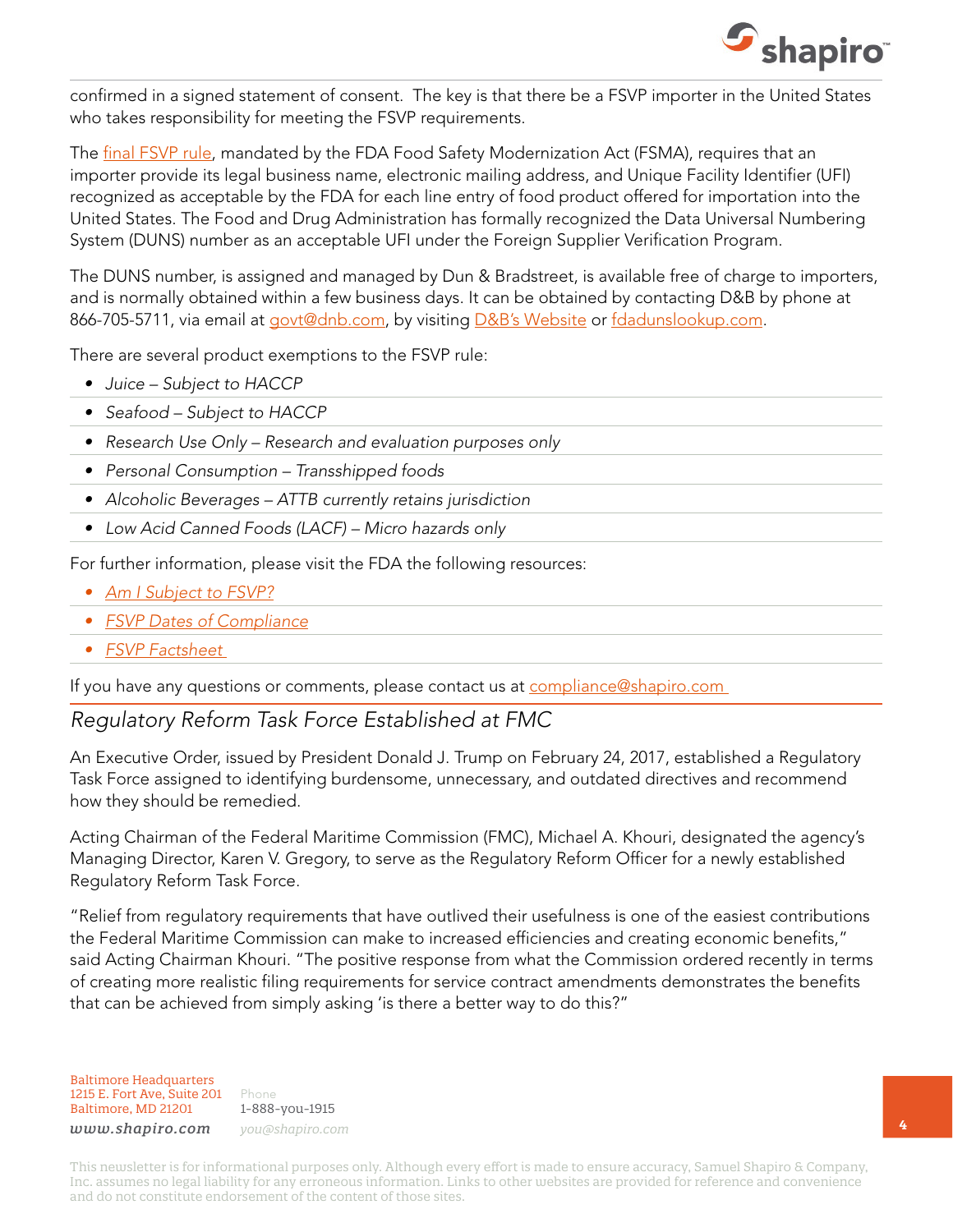

The Federal Maritime Commission is responsible for regulating the nation's international ocean transportation for the benefit of exporters, importers, and the American consumer. The Commission's mission is to foster a fair, efficient, and reliable international ocean transportation system while protecting the public from unfair and deceptive practices.

### *ACE Forces Net Weight Accuracy*

The Automated Commercial Environment (ACE), Customs' new, single access window, has created changes for importers and their brokerage processing operations. In the ACE environment, information is more transparent to CBP. Furthermore, when an entry is targeted for review, all documentation is now required to be uploaded in the system's new document imaging system (DIS); under the old ACS/ABI framework, documentation was not always physically requested.

Accurate net weight is required and should be properly reflected on the CBP Form 7501 for each entry. Specifically, "When a unit of measure is specified in the HTS for an HTS number, report the net quantity in the specified unit of measure, and show the unit of measure after the quantity figure."

Importers are required to list the net weights per entry line for reportable Harmonized Tariff codes. If your commercial documents do not contain net weight, importers are urged to contact suppliers and request information be included.

Shapiro's entry analysts will request this additional information in an effort to diligently report the most accurate information to Customs on your behalf.

### *Chinese Imports of Hardwood/Plywood Under Further Scrutiny*

The Coalition for Fair Trade of Harwood Plywood (CFTHP), which has already filed multiple petitions with the International Trade Commission (ITC) and the Department of Commerce (DOC) in regard to the illicit importation of improperly priced, Chinese hardwood/plywood, filed a new "crucial circumstances" grievance with the DOC in late March.

The CFTHP filed the new request after a deluge of Chinese hardwood/plywood imported over the U.S. in the past 3 months. In January alone, imports of Chinese-made hardwood/plywood increased over 35% year-over-year. The CFTHP claims believes this action is an attempt to saturate the U.S. market with unfairly priced goods prior to the DOC's preliminary anti-dumping and countervailing duty ruling (AD/CVD), which is anticipated to levy severe duties on culpable importers of Chinese hardwood/plywood. The antidumping ruling is slated to take effect on April 17th, with the countervailing duty ruling following shortly thereafter on June 16th.

If the DOC rules in accordance with the CFTHP's "crucial circumstances" claim, then anti-dumping and countervailing duties can be assessed 90 days prior to the anticipated ruling date. This would mean that duties of 100% or more could be retroactively filed against entries from as early as January 2017.

### *Brazil's Bribery Scandal, Meat Exports Banned*

JBS S.A. and BRF S.A., the world's largest exporters of beef, pork, and chicken experienced bans from countries worldwide in light of corruption allegations against meatpackers bribing officials to obtain safety certifications for contaminated meats. The scandal threatens to further degrade Brazil's worst recession in

#### Baltimore Headquarters 1215 E. Fort Ave, Suite 201 Baltimore, MD 21201

Phone 1-888-you-1915 *www.shapiro.com you@shapiro.com*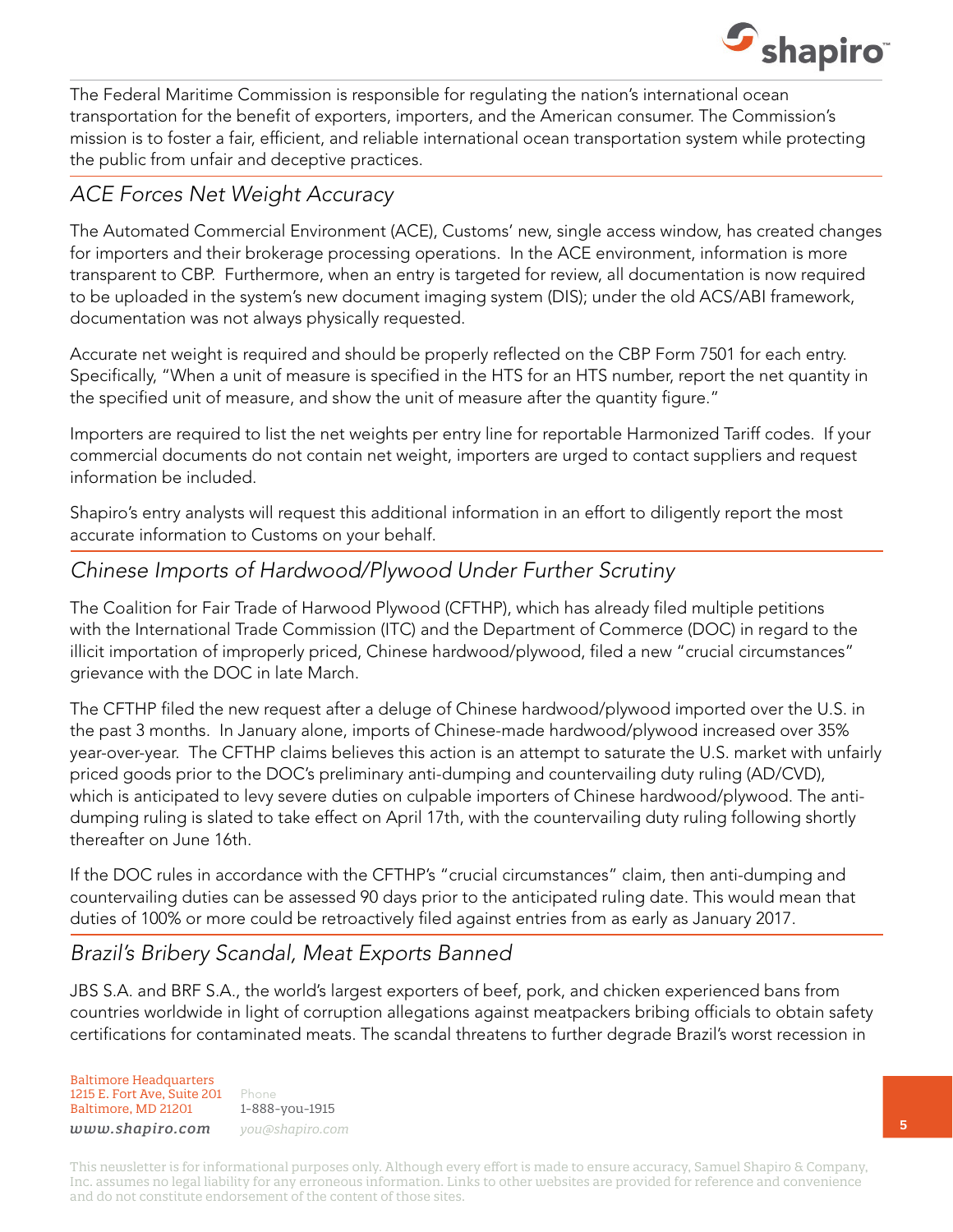

its history. Chile, China, parts of the EU and South Korea are some just of the countries that implemented temporary bans on meat products from Brazil; some of these countries have since lifted these bans after the start of an official investigation.

International Meat Trade Association (IMTA), based out of the UK and representing over 60 importers and exporters, believe that the media has jumped to conclusions in their reports and have created significant problems for the exporting giants. The Brazilian National Association of Food Protein Producers (ABPA) and Brazilian Beef Exporters Association (Abiec) reported that only three plants were involved in this scandal while the media broadcasted a much larger impact.

In 2016, Brazil exported nearly 500,000 TEUs of meat products. JBS and BRF are the largest meat processors in Brazil. BRF is working with authorities and claims that the quality of its products pass rigorous safety processing and conform with international regulations.

### *U.S. Cotton Exports Rise as India Supply Dwindles*

Cotton exports sales from the United States are projected to reach the highest in over two years. While demand for cotton from the world's top consumers, Vietnam and China, has grown, supply from of the world's top producer, India, is fallen short. In 2016, India's Prime Minister, Narendra Modi, began withdrawing high-denomination banknotes damaging farmer's market confidence and tightening supply.

As global consumption trends towards overtaking production for the third consecutive year in a row, the increase in cotton futures has U.S. farmers taking advantage of the market shift. American suppliers already committed to 86 percent of projected export sales, an increase from 72 percent in 2016.

### *U.S. Ports Fear Trump Trimming Security Grants*

U.S. ports and maritime agencies are preparing to battle amidst rumors of a 40 percent budget cut to Federal Emergency Management Agency's (FEMA's) Port Security Grant \$80 million program. The initial "skinny budget" released in March was a mere 53 pages and made no reference to the program, nor shockingly, any reference to U.S. ports at all.

The American Association of Port Authorities (AAPA), the largest port lobby in the U.S., announced it would rather see, at minimum, \$100 million in allocated funding. Under the Security and Accountability for Every Port Act, the grant program was originally authorized at \$400 million. Since then, the funding has decreased and is at what Lawless now calls, "a dangerously low level." Internal budget documents released by Politico also suggest the reduction is connected to increases in the Department of Homeland Security's funding for border agents and the notorious U.S.-Mexico border wall.

Port Security Grant program is administered by FEMA and has helped ports accomplish many improvements such as biometric access control and identification systems, detection systems, cameras, cybersecurity assessment tools. The Port of Los Angeles' cybersecurity operations centers, for example, fields and responds to over 550,000 internet attacks monthly.

Speaking on behalf of the AAPA, Massachusetts Port Authority maritime security director, Joe Lawless, said "a 40 percent cut to the Port Security Grant Program would have a devastating and cascading impact on our security, supply chain and safety of our communities."

Baltimore Headquarters 1215 E. Fort Ave, Suite 201 Baltimore, MD 21201

Phone 1-888-you-1915 *www.shapiro.com you@shapiro.com*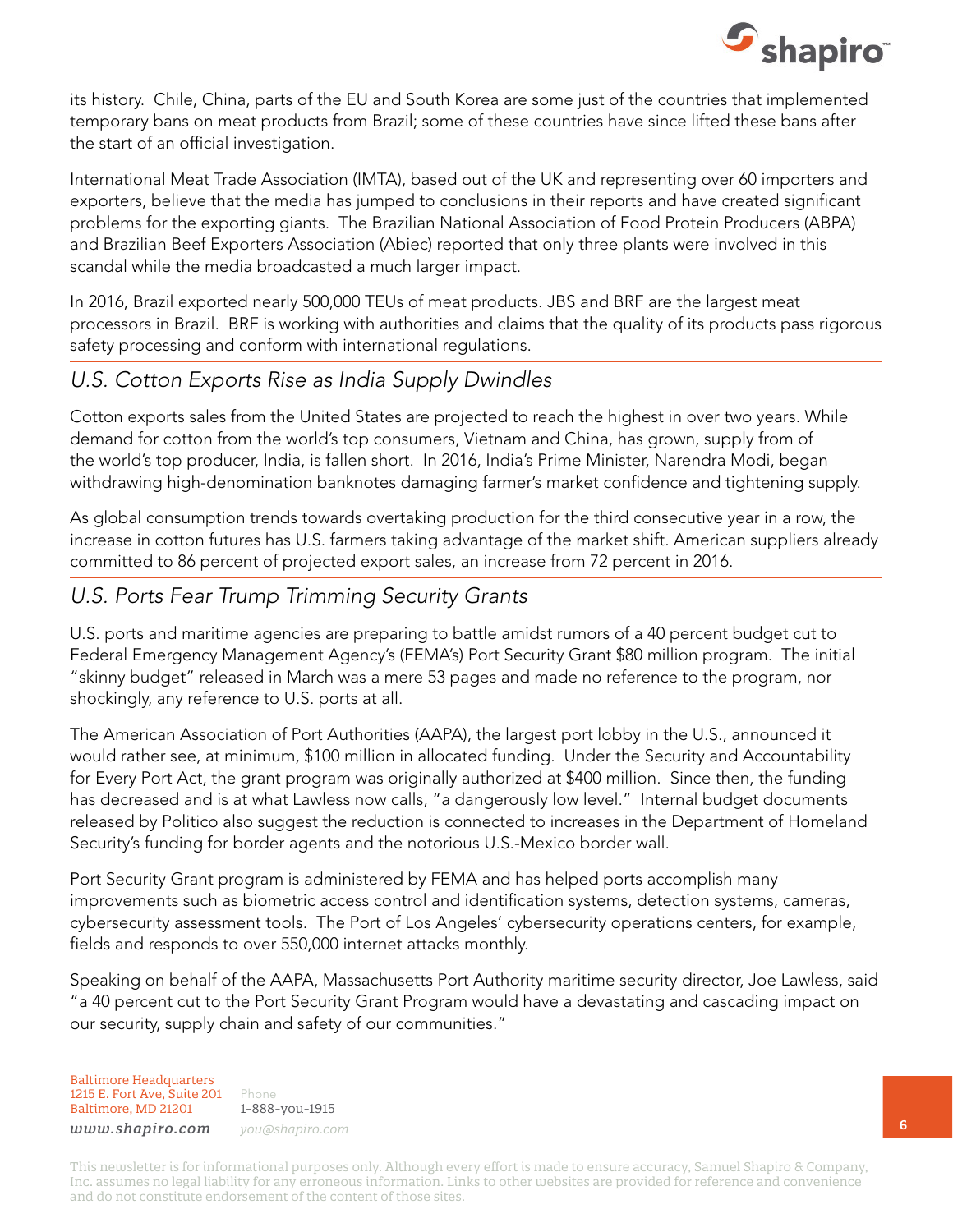

"FEMA has done an excellent job administering this program. Port Security Grants are managed quite differently than other homeland security grants. Priorities are set locally, based on the risks and vulnerability of the local port area."

The maritime industry is hopeful that the "skinny budget" can take on some additional "weight," once a more detailed rendition is released in May.

### *The Transloading Effect*

Over the past five years, the Los Angeles and Long Beach port has experienced an increase in its transloading cargo as a proportion of total intermodal volume - up from 52% in 2011, to 58% in 2016. Industry data suggests that this trend will continue, and is facilitated by both the increased capacity of ocean vessels and spur of ecommerce fulfillment.

Transloading operations allow for increased flexibility when it comes to U.S. importers determining the final destination of their merchandise. Although the costs can be significant, transloading can also yield faster and more consistent transit times compared to inland point intermodal (IPI) routings.

LA/Long Beach port has experienced a growth in what can be referred to as "push-pull" supply chains – where the goal of the U.S. importer is to push their freight to a local distribution center for deconsolidation and pull inventory as needed to the final destination. Contrary to lean systems, where the focus is centered on reducing costs pertaining to transportation and carrying inventory, these "push-pull" systems rely on the flexibility and speed of their transloading operations to avoid stock-outs.

Professor Rob Leachman states, "Push-pull is growing faster than overall imports, and push is growing slower than overall imports or even declining." This growing market has incentivized some steamship lines to review port operations and grow their liner, terminal, and logistics business ventures to gain more control over cargo movement. Carriers are also reducing their transit times from various origin ports in Asia to the U.S. West Coast.

While this trend is relatively new, we've already seen several other large U.S. importers make moves to potentially take advantage of "push-pull" systems in alternative U.S. ports. For example, Wal-Mart is currently building a distribution center in Mobile, AL to take advantage of the U.S. Gulf Coast ports, which would yield significant gains for the region with respect to Asia trade.

### *eCommerce Market Watch: Amazon Acquired the Middle East*

Amazon, the leader in online retail, made a strategic move to expand into the Middle East by purchasing the region's largest online store, Souq.com, a Dubai-based company.

The Middle East is an untapped ecommerce market where a more traditional extravagant shopping mall experience takes precedence over online shopping. With this acquisition, Amazon positions itself to expand into Egypt, Saudi Arabia, and the United Arab Emirates (UAE) markets. The UAE touts itself as a stronghold for ecommerce expansion with a potential market of more than 2 billion people within four hours of Dubai; its geographic location and world-class infrastructure has made the UAE a gateway to the Middle East. Souq.com has an established, local network of operations making it a strong foundation for Amazon's entry to the region.

Baltimore Headquarters 1215 E. Fort Ave, Suite 201 Baltimore, MD 21201

Phone 1-888-you-1915 *www.shapiro.com you@shapiro.com*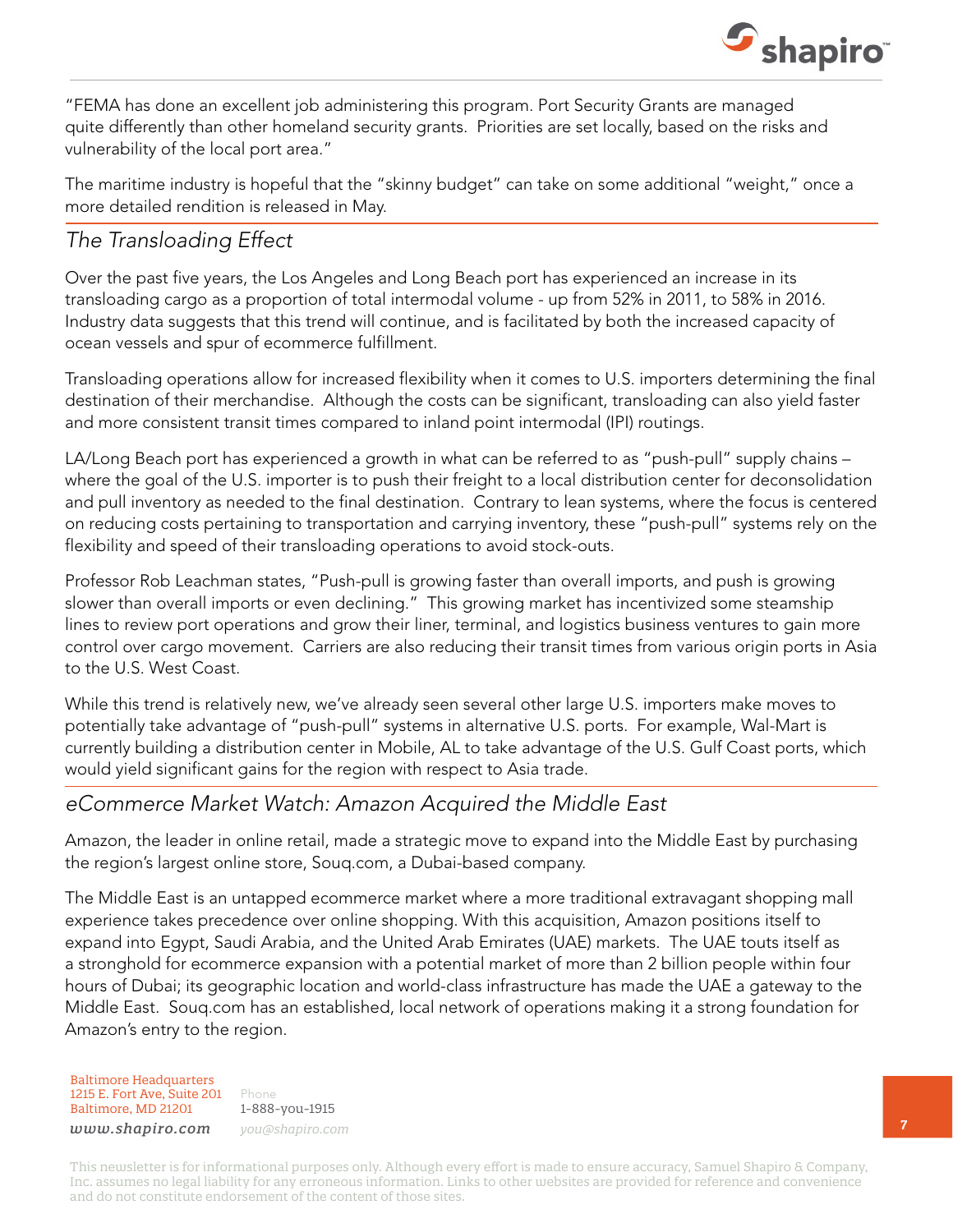

Expansion to the Middle East, however, does not come without its unique set of challenges for the ecommerce giant. The NY Times reported, "The region's many legal and economic jurisdictions, and a tendency to favor red tape and entrenched cartels, making it hard for even powerful newcomers to break in." Logistics is a challenge given regional and environmental conditions and size, but if Amazon has convinced us of anything, it is their ability to think outside of the box.

From setting up the trade license and registering with Dubai customs to coordinating shipping documentation, Shapiro's team of supply chain professionals will guide online sellers through the rigors of debuting products to the Middle Eastern market.

### *Tech Firms Partner with 3PLs to Unlock Hidden Truck Capacity*

An emerging trend being between high-tech transportation startups and larger 'legacy' third party logistics (3PL) companies – they are partnering together to utilize each other's resources, creating more efficient systems that will benefit limited trucking capacity. Startups entering the market are primarily focused on developing the technology to create unique computer software that optimizes internal operations, but lack a scalable pool of carriers. Instead of competing directly as a broker, new entrants are establishing relationships with larger, existing third party logistics (3PL) firms.

Symbiotically, 3PLs also benefit from utilizing new, cutting-edge resources to enhance the effectiveness of their supply chain services. Speed and flexibility have become the cornerstones of final-mile deliveries as companies like Amazon create increased consumer-driven expectations. Startups are helping to bridge this gap for 3PLs with programs allowing for near real-time data tracking on available shipping volume and optimized delivery routes. 3PLs use that data to match freight to optimized domestic routings. Between algorithms and automation, 3PLs are embracing new systems to become more effective as capacity continues to tighten and competition heats up.

# **TRANSPORTATION & OCEAN FREIGHT NEWS**

### *Industry News:*

### *April Alliances Bring May GRIs*

China export volume to the U.S. continued to grow in the last two weeks of March as booking from the Chinese New Year steadied rates through the month. Carriers have begun to see full capacity vessels, slowing rate decreases in April. In addition, new carrier alliances have begun to void sailings as services transition to consolidated routings.

Ocean carriers hoped this unintentional removal of capacity at the beginning of April would keep rates steady, however both general rate increases (GRI) for the month haven't been sticking. Unless the new alliances result in an environment closer to 100% load factors, it can be expected that rates will continue the trend of a GRI being implemented at a mitigated level followed by an erosion of the intended increase.

Certain parts of the middle mile, however, are not changing: less-than-load (LTL), truckload, or partial truckload moves are still the methods of transportation to get products from the port to the warehouse. Technology, however, is allowing this segment to evolve. 3PLs and freight brokers are utilizing supportive decision-making data analytic software to assist dispatchers in booking more efficient moves in less

Baltimore Headquarters 1215 E. Fort Ave, Suite 201 Baltimore, MD 21201

Phone 1-888-you-1915 *www.shapiro.com you@shapiro.com*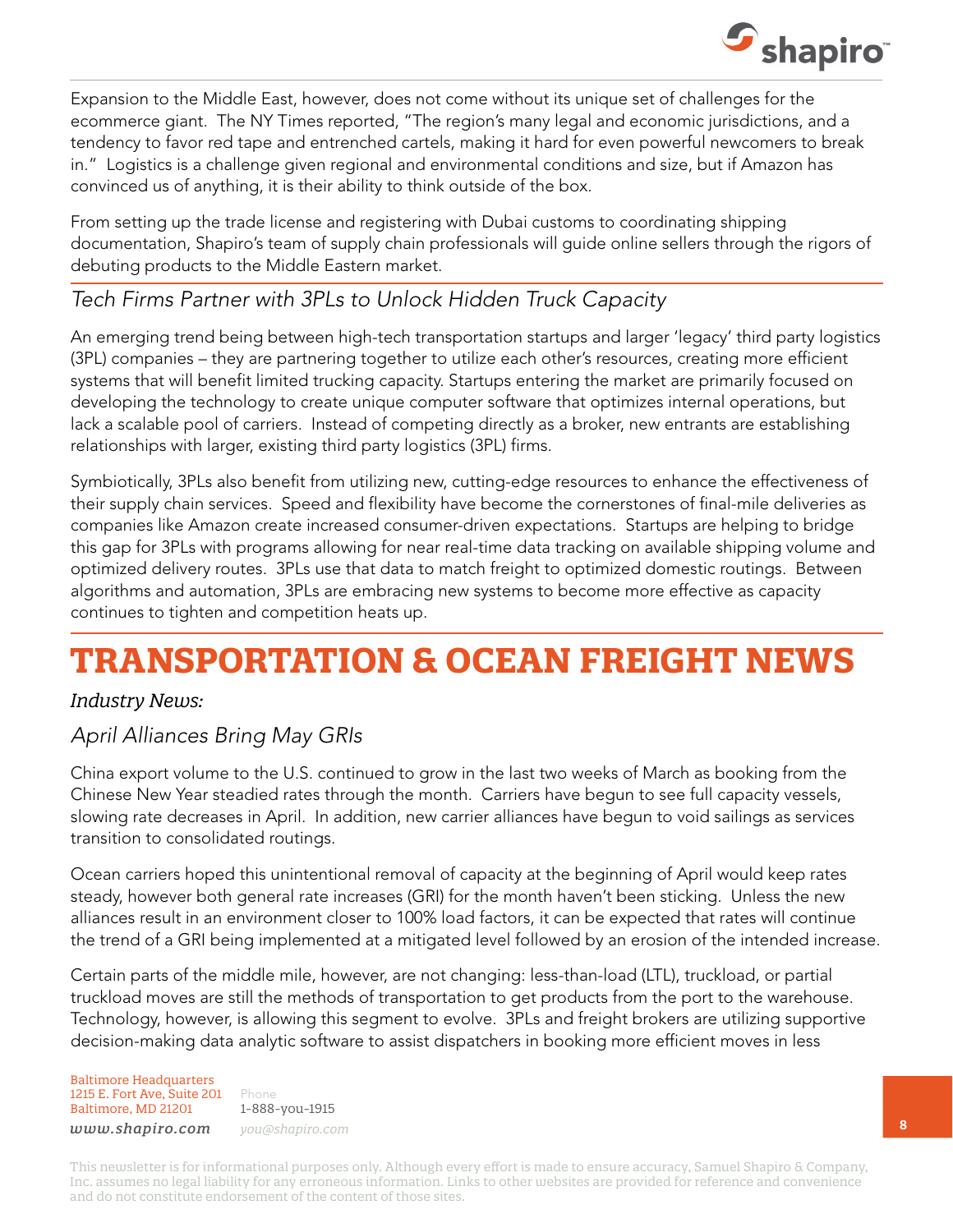

time. To optimize these moves, providers are able to create more versatile origin-to-destination port pair routings, in addition to assigning the best mode of transport for the supplier and/or seller, whether that be via LTL, truckload delivery or some other combination thereof.

### *Europe-Asia Bookings Have BCOs Seeing Red*

Beneficial Container Owners (BCO), shippers utilizing direct carrier contracts, can expect supply chain disruptions as steamship lines turn away new bookings through mid-April. The reduced sailing schedule has restricted capacity resulting in rolled bookings and new surcharges. Asia destined European cargo can expect to pay a Peak Season Surcharge and an Emergency Freight Surcharge. Hyundai Merchant Marine informed its customers that all container types from North Europe to Asia, they would be charging \$1,000 Emergency Bunker Surcharge.

Even though the SSLs have been monitoring and attempting to manage the situation, BCO customers are not happy. One such large, BCO shipper consistently utilizing the lane reported bookings taking an average of 5-7 weeks before hitting the water.

### *Seatrade Appeals to Reefer Cargoes*

As the fresh produce market grew at a faster pace than dry cargo in 2016, Seatrade, the specialized ocean carrier, reaped the benefits of increased reefer container shipping. The niche steamship line's quick and direct service is appealing for perishable shippers.

Chilean trade is a great example of how Seatrade is mastering the fickle market. Chilean grapes, which require fumigation before export, can discharge at a rate of 4,000-5,000 pallets per day and receive fumigation overnight for market delivery by morning. While traditional steamship lines fumigate on an individual container basis, Seatrade is able to strategically clear an entire vessel.

Timeliness is the most important variable for perishable cargo because of demand and shelf life. A carrier that is able to guarantee space, avoid transloading, and provide quality equipment is the service package shippers are looking for.

In January, Seatrade, launched its Meridian service. Howard Posner, managing director for Seatrade USA, stated, "The meridian service provides the industry's fastest transit times [eight days], direct service with no transloading, and dedicated service between perishable-centric ports in Peru and Philadelphia."

Furthermore, Seatrade has launched four (of 20 on order) new Colour Class reefer container vessels equipped with below deck water-cooling systems and carrying capacity of 2,200 TEUs. This summer, Seatrade also plans to capitalize on bulk juices/concentrates with a "Juice Express" tanker vessel between Costa Rica and Florida.

### *Exporters Face Hardships Securing Equipment*

As U.S. exporters struggle to secure containers, the change in carrier equipment management is a serious sign of a short-term global container shortage. Fallout from the collapse of Hanjin Shipping, a bumper harvest in the U.S., Chinese manufacturing output, and blank Lunar New Year sailings compounded to create strained equipment imbalance.

Baltimore Headquarters 1215 E. Fort Ave, Suite 201 Baltimore, MD 21201

Phone 1-888-you-1915 *www.shapiro.com you@shapiro.com*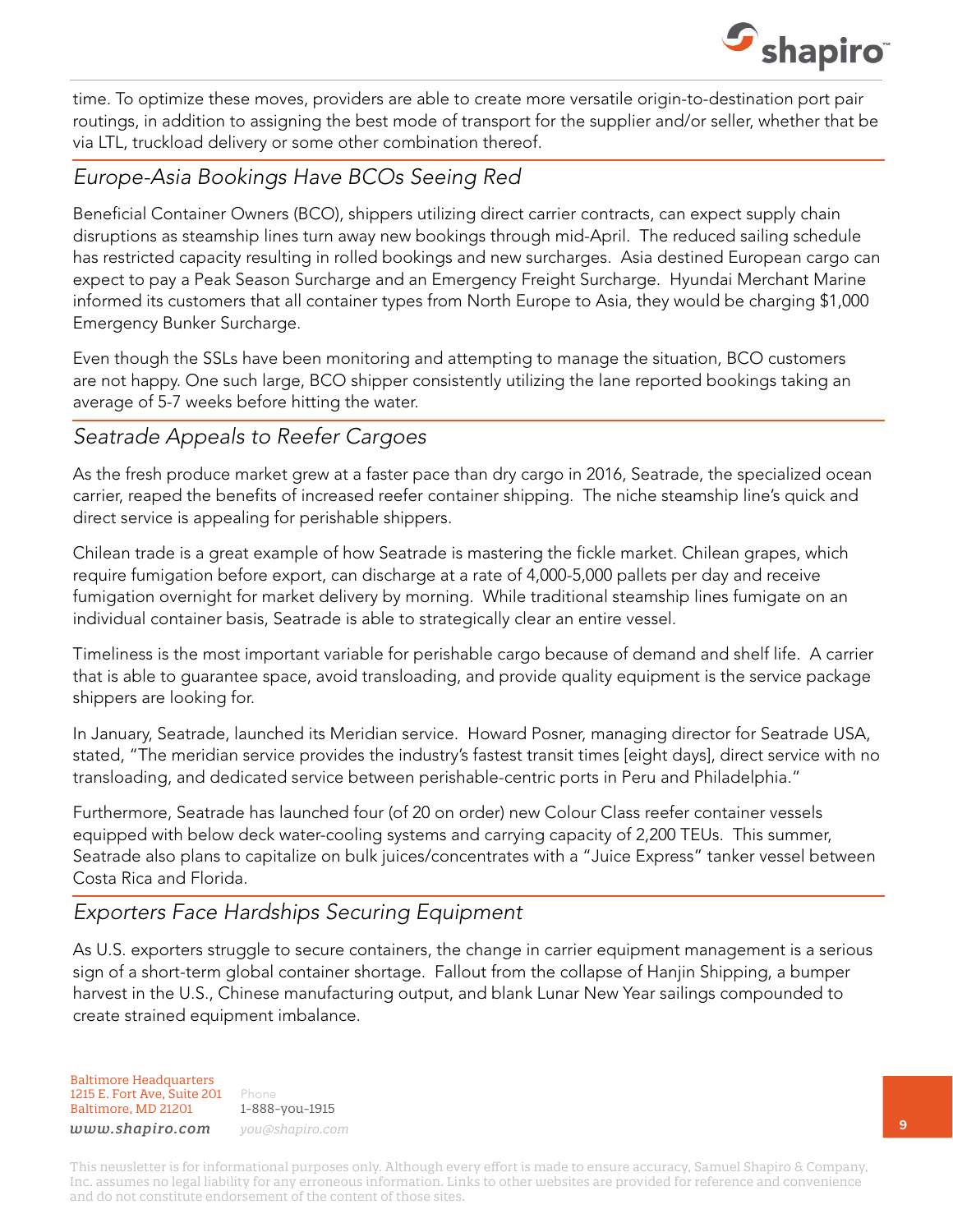

Exporters feeling the impact believe carriers are sitting on excess container supply and refuse to absorb the cost of repositioning the equipment in an attempt to drive higher general rate increases (GRIs) and recover from last year's poor financial performance.

Difficulties acquiring export containers is hardly a new challenge, but restricting capacity in markets where there are fewer inbound containers, such as Kansas City, as well as markets traditionally flush with equipment, such as Chicago, has alarmed U.S. exporters. Per recent reports, five of the world's top ocean carriers (Cosco Container Lines, Evergreen Line, Yang Ming Line, Orient Overseas Container Line, and MOL) total supply of 20-foot containers in the Chicago market has been nearly halved.

Reworked ocean alliance carrier transitions upon the start of the new contract season have only aggravated the shortage. As vessels are transferred from one service to another, the disruption in the normal flow of empty containers and lead to potential problems, delays and congestion.

### *Chassis Shortage is Everyone's Problem*

Since carriers bowed out of chassis managements, pervasive chassis shortages have plagued the industry. As a result of outdated processes and lack of supply uniformity, ports such as Los Angeles and Long Beach are experiencing ongoing problems.

In LA/Long Beach, chassis inventory at terminals is not maintained evenly by volume; thus, some terminals have a constant excess of chassis while others have a constant shortage due to space issues. Mega-vessel calls at specific terminals deplete chassis supply, while long lines and equipment damage contribute to further strain.

Gray chassis, also known as the "pool of pools," were incepted to be interchangeable between carriers, but in reality, terminals still hoard equipment while some carriers require BCOs to use specific providers for delivery on route-coded bills of lading.

As contract season comes and goes, the trade community will also have to consider the impact of new vessel-sharing alliances as terminals restructure their operations. Repositioning of empty containers also takes a large toll on port. Domestic carriers have turned to purchasing their own equipment to bypass delays, but this path is expensive leaving most truckers to deal with long-term leases from major independent leasing companies.

Until recently, this hodge-podge of solutions has worked, albeit frustratingly. Now, fluctuating alliances and mega-vessels have made the chassis situation unbearable. A task force representing carriers, terminals, truckers and shippers has been formed to find a collective solution.

### *LA, GE Working on Smart Terminals to Better React to Surges*

"The marine terminal is a competitive weapon," said David Arsenault, a consultant and former president of Hyundai Merchant Marine America. The port of Los Angeles and GE Transportation have been collaborating in creating modernized container terminals that are projected to greatly improve efficiency. U.S. demand for Asian goods has made the port of LA/Long Beach the preferred gateway from the east because it is the fastest and most supported routing.

Newly designed marine terminals provide data sharing technology that allows labor and equipment to

Baltimore Headquarters 1215 E. Fort Ave, Suite 201 Baltimore, MD 21201

Phone 1-888-you-1915 *www.shapiro.com you@shapiro.com*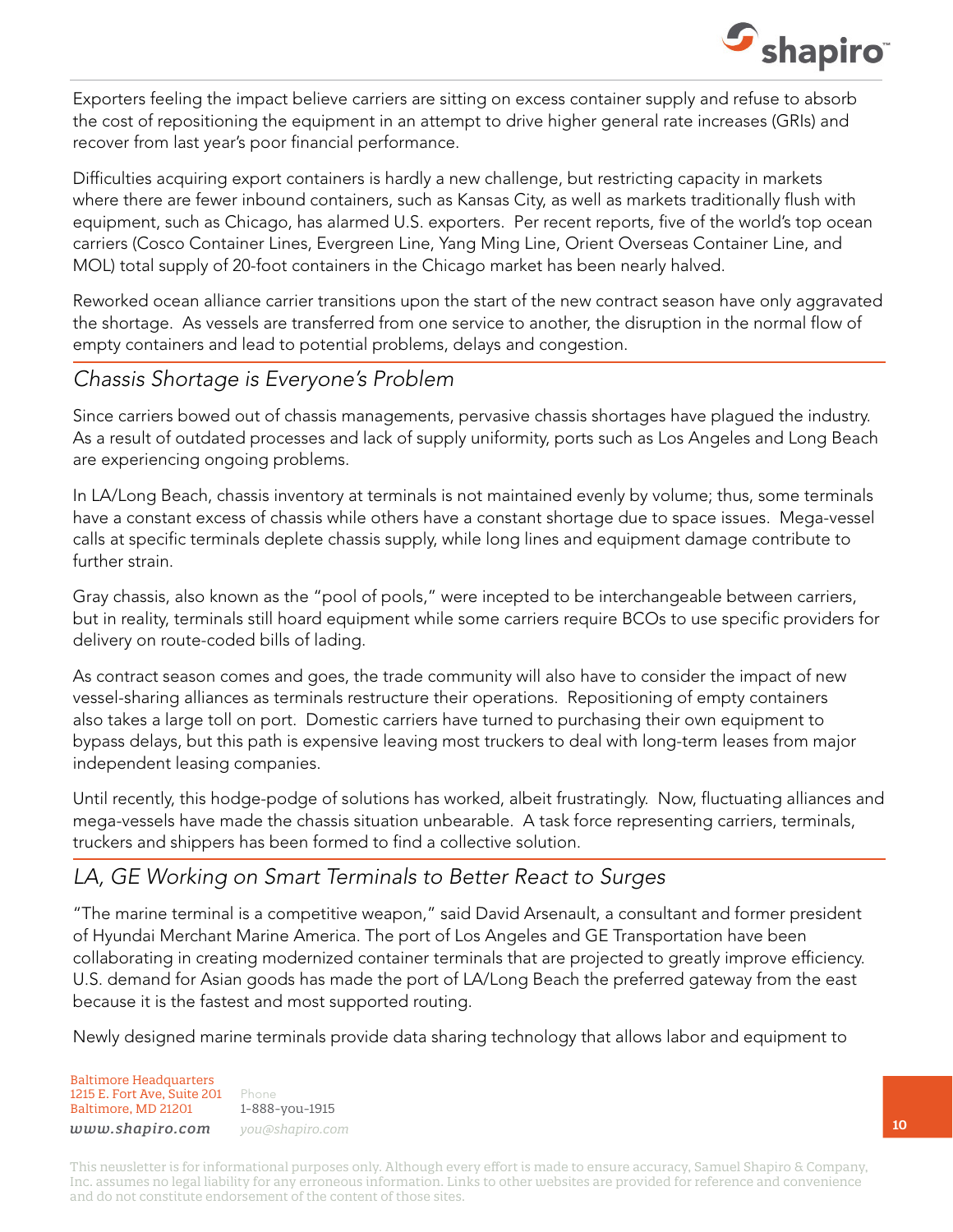

be even more prepared for surges in volume. In addition, this technology can also reduce congestion and improve turn times by being able to quickly and easily distribute port information. The biggest port on the U.S. West Coast needs to drastically increase operational speed to stay competitive.

### *Mauritius Targets Asian Made Apparel*

At the recent MAGIC trade show in Las Vegas, the Republic of Mauritius made great strides in convincing key U.S. apparel importers and investors of its potential as a strong trading partner. Mauritius possesses numerous strengths that position it as a feasible option for U.S. apparel importers seeking alternative manufacturing in wake of the Trans Pacific Partnership (TPP) fallout. The Asian market is under pressure from increased labor costs and a less than stable trade environment.

Mauritius was represented at MAGIC by 7 of its top suppliers. The constituency focused on marketing their duty-free relationship with the U.S., a product of the African Growth and Opportunity Act (AGOA), which has become magnificently relevant as apparel importers struggle to maintain a semblance of margin in a market that is exponentially price-driven.

Aside from financial incentives, Mauritius prides itself on its elevated business and social standards – it was among the first African nations to adopt labor laws and is the only to have kept those labor laws in tact since their passing. Mauritius is also viewed as one of the most politically and socially stable countries in the African continent, with their stability likely being attributable to the fact they are an island and have no geographical connection to the political turmoil that has plagued much of the remaining continent. This peace has allowed Mauritius to focus on creating fruitful infrastructure, such as a centralized banking system that views foreign investment as amenable and even goes so far as to encourage foreign companies to open local offices. As icing on the cake, some of the top officials in Mauritius have been quoted as saying the country has no long, public holidays that could cause delays and hinder trade.

Despite the economic and social incentives, many importers still question the transit times as Mauritius it sits in a geographic limbo and isn't located centrally enough to supply neither the East or West coast of the United States. Mauritius will likely need to also invest in raw material if it wants to be considered as serious option for U.S. trade – the country relies heavily on imported goods, while an abundance of raw materials would further shorten production cycles and make Mauritius an even more attractive option.

## **AIRFREIGHT NEWS:**

### *IATA Calls for Air Cargo Modernization*

Following several years of limited growth in the international air cargo sector, the 11th World Cargo Symposium held by the International Air Transport Association (IATA) opened with some positive news; the air cargo market finally reported growth in the second half of 2016 and even a 7% increase in air cargo demand coming into January of 2017. While the industry welcomed the news, the symposium also emphasized the need to better attune services to customer needs in order to maintain and exceed customer service goals as demand mounts.

Alexandre de Juniac, IATA's director general and CEO, espoused the necessity of engaging with the "three C's" (convenience, control, and cost) and suggested that the two primary areas for industry transformation should be simple modern electronic processes and high-quality services. In both cases, the industry will

Baltimore Headquarters 1215 E. Fort Ave, Suite 201 Baltimore, MD 21201

Phone 1-888-you-1915 *www.shapiro.com you@shapiro.com*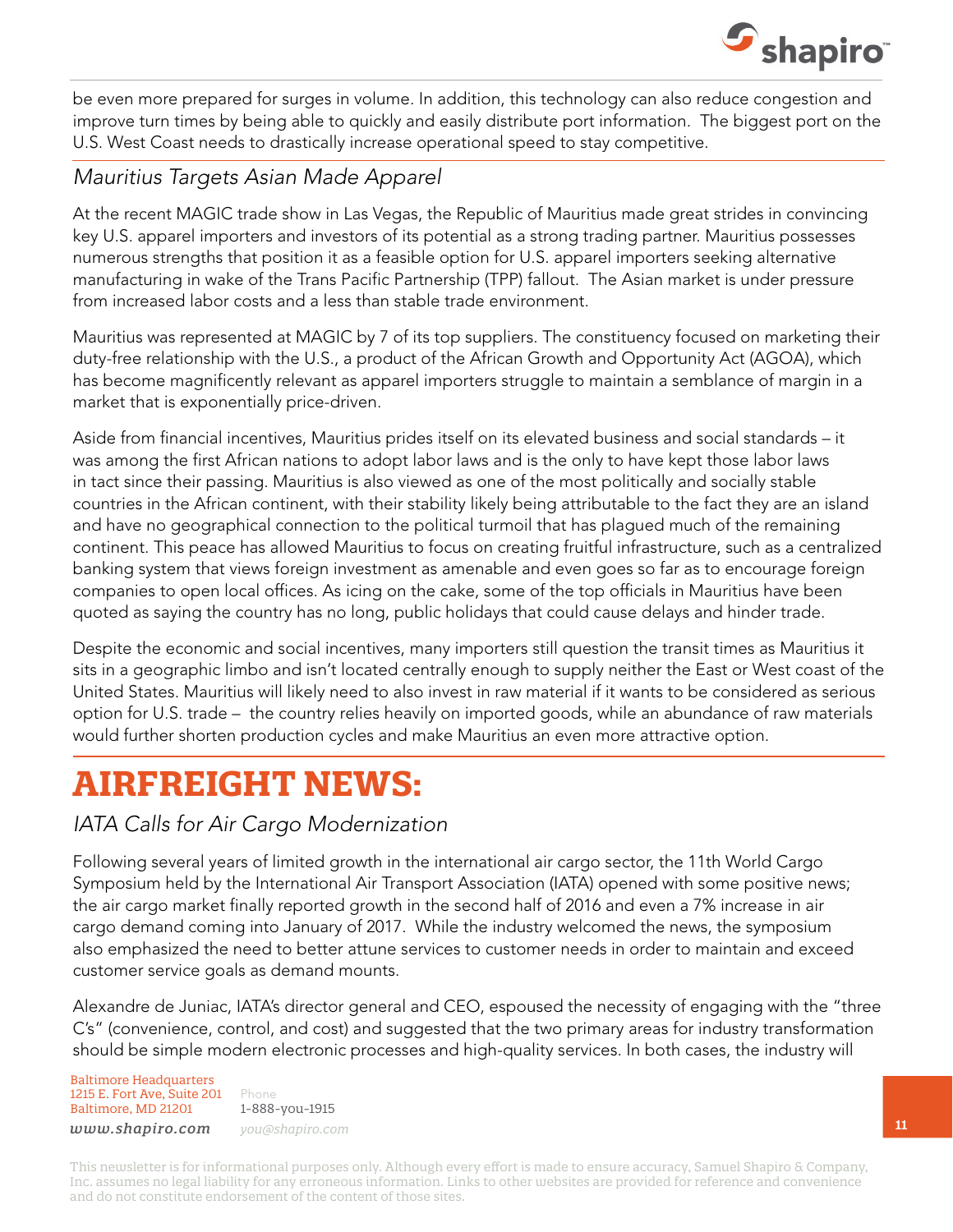

need to emphasize clear and streamlined digital approaches to the air freight process, focused most critically on the greater implementation of e-documentation for shipments and more accurate tracking and alerts.

### *Declaring Your Cargo Data Loggers!*

If you use a data loggers in your cargo, there is new guidance announced about declaring these for transit. These small, battery powered devices planted within a shipment provide incredible services such as monitoring and tracking temperature, humidity, shock levels, and more. At destination, the data is downloaded and the user can see if the shipment was transported within the specified conditions. Some models are even able to transmit while in transit. Data loggers can also be used to study lanes of transportation to determine the best packing for sensitive cargo.

If the data logger is powered by a lithium battery, shippers need to determine applicability of Dangerous Goods Regulations (DCR). If the cargo is not normally considered a dangerous good, the presence of the data logger could make it a dangerous goods shipment and subject to the controls and processes defined in 49 CFR, IACAO, IATA Dangerous Goods Regulations. Shipping lithium batteries is an ongoing hot button issue in airfreight with updates to regulations, studies, and debates ever evolving these past few years. However, IATA has posted a "Guidance Document - Battery Powered Cargo Tracking Devices / Data [Loggers"](http://www.iata.org/whatwedo/cargo/pharma/Documents/lithium-battery-guidance-document-2017-for pharma-en.pdf)

Two specific notable exceptions a shipper should understand that could save them money, time, and viability of their product is that the lithium battery mark is not required on packages where data loggers are powered by only button cells, regardless of how many data loggers in a package or the number of packages in a consignment. In addition, the marking is not required on packages where there are no more than 4 cells or 2 batteries contained in equipment in each package and no more than two packages in the consignment. Data loggers that fall under these exceptions do not need to be declared dangerous, avoiding the mandates that go with a dangerous goods shipment and cost.

## **SHAPIRO NEWS:**

### *Shapiro Launches Centers of Excellence in Strategic Alignment with CBP*

They say mimicry is the greatest form of flattery.

As many of you are aware, Customs now has a solid new platform of visibility called Automated Commercial Environment (ACE). They also have established commodity specialists and developed commodity Centers of Excellence and Expertise (CEE). These entities have much more access to information—and are extraordinarily informed about commodities—much, much more informed than they have ever been. This is especially true because the compliance and enforcement environment is highly fluid and ever-changing.

What better way to protect our customers than mirror this philosophy?

Let me introduce the Shapiro Centers of Excellence.

Baltimore Headquarters 1215 E. Fort Ave, Suite 201 Baltimore, MD 21201

Phone 1-888-you-1915 *www.shapiro.com you@shapiro.com*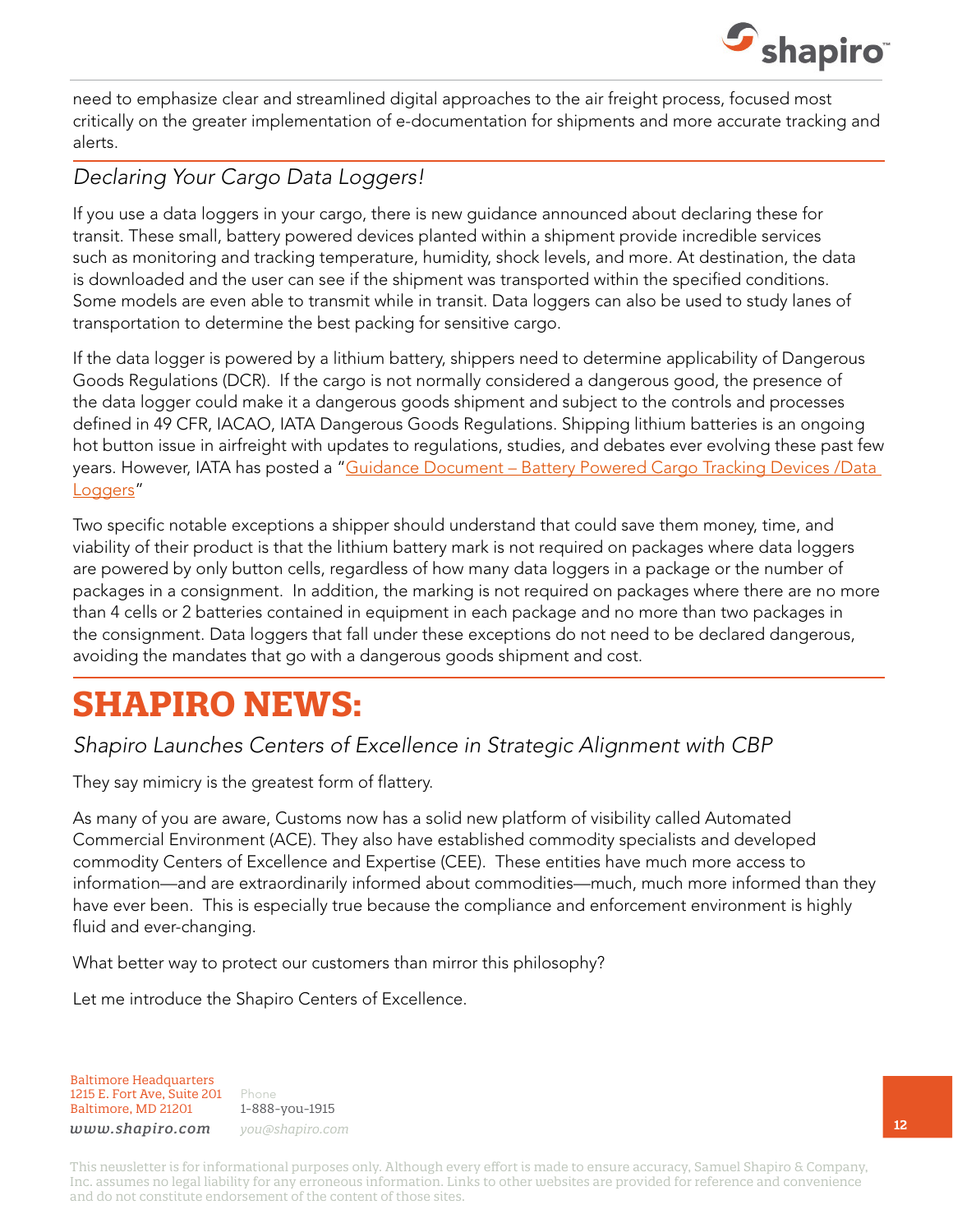

Over the past year, we have identified customer and commodities that we believe will be best served in our new model—those that have complex regulatory requirements. Our current emphasis is on customers who import consumer goods, pharmaceuticals, textiles and food and beverage products.

What does this mean? We have established seasoned entry teams that are experts in the specific commodity and focus strictly on the entry process and entry requirements. Supporting this group is our Compliance team that is organized similarly, is proactively researching changes that may affect importers and us, and is educating both you and your entry team about what they are seeing in the trade. This model ensures we are presenting the best product; it also puts us in an excellent position to challenge the CEEs whenever the situation arises.

To further maximize the effects of this model, Shapiro is changing its geographical footprint. We have found that this model is best served with a more centralized approach—with fewer offices and more teams domiciled under one roof, providing the scalability necessary to successfully deliver consistent results.

Two of our offices, Baltimore and Charleston will house Shapiro's Centers of Excellence. While our new Baltimore location has afforded us the space to make this happen, Charleston needed to expand. I am very excited that we have just relocated that office to larger quarters, just around the corner from their old location. Check out these photos! (insert photos!)

With the restructure in mind, and with consideration to the geographical redundancy of Philadelphia with Baltimore and NY, we have also decided to consolidate our Philadelphia operation into our other offices. Our Philadelphia staff is stellar; each person in Philadelphia has been given the opportunity to move and stay with the family—to further support our new design. (I am delighted to share that multiple team members have already moved to our corporate office in Baltimore to advance their careers, and I am very hopeful that the balance joins them in Charm City.)

You may be curious about our NY and Dulles locations. We recognize that all business is not a good fit for this new model. Sometimes it makes sense for one person to own a shipment from booking to delivery. Airfreight, cross-border and "simple" entries fall into this category. These offices (and parts of Baltimore and Charleston) will primarily handle business that is well-suited for what we call the "soup to nuts" design.

It is interesting for me to contrast today's logistics world to that of my Dad and my Granddad. All our offices were opened when we were restricted to file entry only in the ports in which we held a permit. In 1995, that regulation changed. Modern business is much less about location than about technology; Customs' approach to entry processing and enforcement has reinforced this point. In 2017, it makes tremendous sense to us to leverage both our technological capabilities and our regulatory expertise to further execute the model that will best serve our customers.

From the more personal side, I won't deny that it hurts my heart to part with Philadelphia, a branch that I actually established in 1991 and managed for many years. As our lease was coming to an end there, it made strategic sense to me to build on the strength that we have in Baltimore; my focus continues to remain on the best interests of our customers and our Company. I are very excited about these changes, and how it positions us going forward in this increasingly complex industry.

Baltimore Headquarters 1215 E. Fort Ave, Suite 201 Baltimore, MD 21201

Phone 1-888-you-1915 *www.shapiro.com you@shapiro.com*